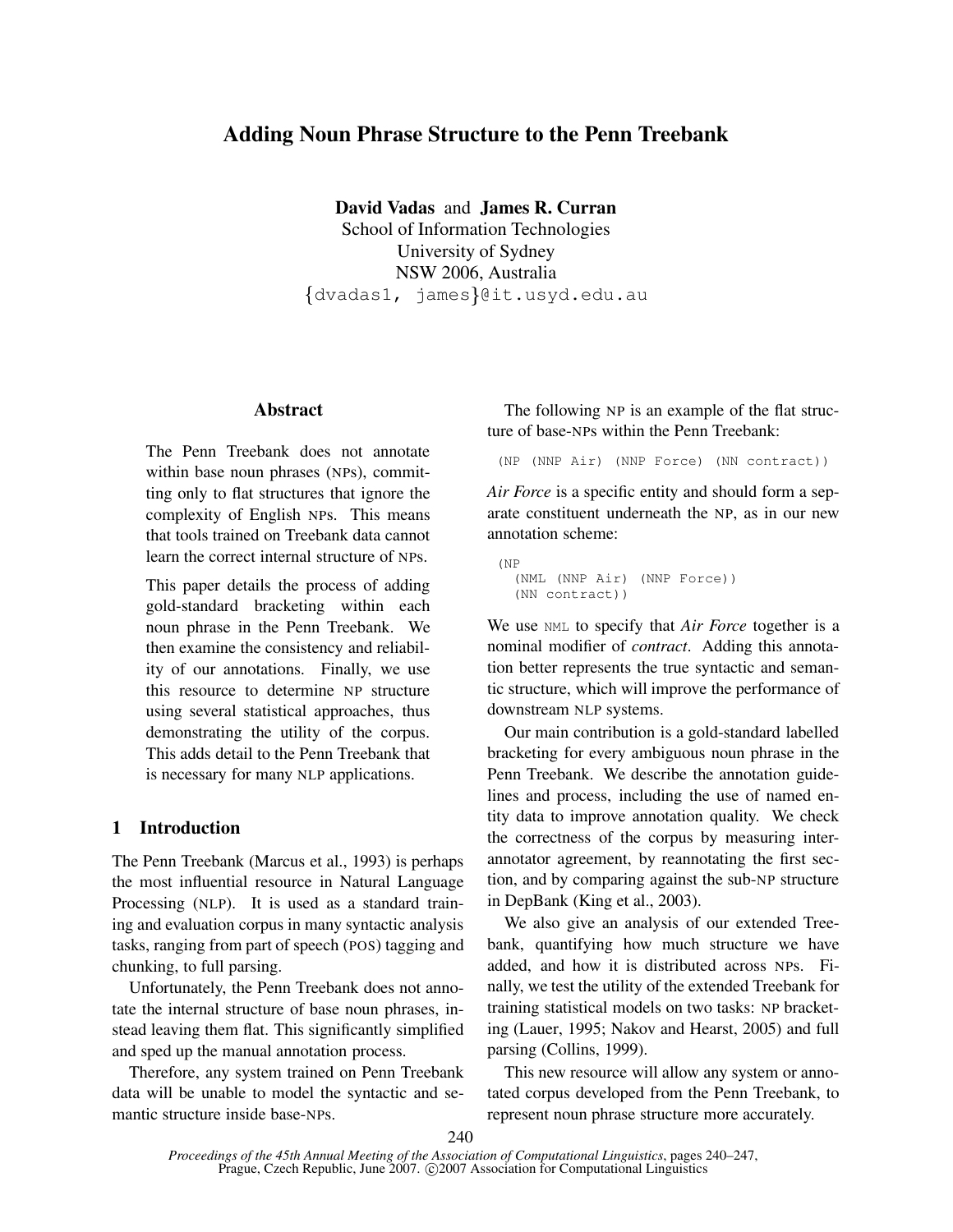## **2 Motivation**

Many approaches to identifying base noun phrases have been explored as part of chunking (Ramshaw and Marcus, 1995), but determining sub-NP structure is rarely addressed. We could use multi-word expressions (MWEs) to identify some structure. For example, knowing *stock market* is a MWE may help bracket *stock market prices* correctly, and Named Entities (NEs) can be used the same way. However, this only resolves NPs dominating MWEs or NEs.

Understanding base-NP structure is important, since otherwise parsers will propose nonsensical noun phrases like *Force contract* by default and pass them onto downstream components. For example, Question Answering (QA) systems need to supply an NP as the answer to a factoid question, often using a parser to identify candidate NPs to return to the user. If the parser never generates the correct sub-NP structure, then the system may return a nonsensical answer even though the correct dominating noun phrase has been found.

Base-NP structure is also important for annotated data derived from the Penn Treebank. For instance, CCGbank (Hockenmaier, 2003) was created by semi-automatically converting the Treebank phrase structure to Combinatory Categorial Grammar (CCG) (Steedman, 2000) derivations. Since CCG derivations are binary branching, they cannot directly represent the flat structure of the Penn Treebank base-NPs.

Without the correct bracketing in the Treebank, strictly right-branching trees were created for all base-NPs. This has an unwelcome effect when conjunctions occur within an NP (Figure 1). An additional grammar rule is needed just to get a parse, but it is still not correct (Hockenmaier, 2003, p. 64). The awkward conversion results in bracketing (a) which should be (b):

- (a) *(consumer ((electronics) and (appliances (retailing chain))))*
- (b) *((((consumer electronics) and appliances) retailing) chain)*

We have previously experimented with using NEs to improve parsing performance on CCGbank. Due to the mis-alignment of NEs and right-branching NPs, the increase in performance was negligible.



Figure 1: CCG derivation from Hockenmaier (2003)

#### **3 Background**

The NP bracketing task has often been posed in terms of choosing between the left or right branching structure of three word noun compounds:

- (a) *(world (oil prices))* Right-branching
- (b) *((crude oil) prices)* Left-branching

Most approaches to the problem use unsupervised methods, based on competing association strength between two of the words in the compound (Marcus, 1980, p. 253). There are two possible models to choose from: dependency or adjacency. The *dependency model* compares the association between words 1-2 to words 1-3, while the *adjacency model* compares words 1-2 to words 2-3.

Lauer (1995) has demonstrated superior performance of the dependency model using a test set of 244 (216 unique) noun compounds drawn from Grolier's encyclopedia. This data has been used to evaluate most research since. He uses Roget's thesaurus to smooth words into semantic classes, and then calculates association between classes based on their counts in a "training set" also drawn from Grolier's. He achieves 80.7% accuracy using POS tags to indentify bigrams in the training set.

Lapata and Keller (2004) derive estimates from web counts, and only compare at a lexical level, achieving 78.7% accuracy. Nakov and Hearst (2005) also use web counts, but incorporate additional counts from several variations on simple bigram queries, including queries for the pairs of words concatenated or joined by a hyphen. This results in an impressive 89.3% accuracy.

There have also been attempts to solve this task using supervised methods, even though the lack of gold-standard data makes this difficult. Girju et al.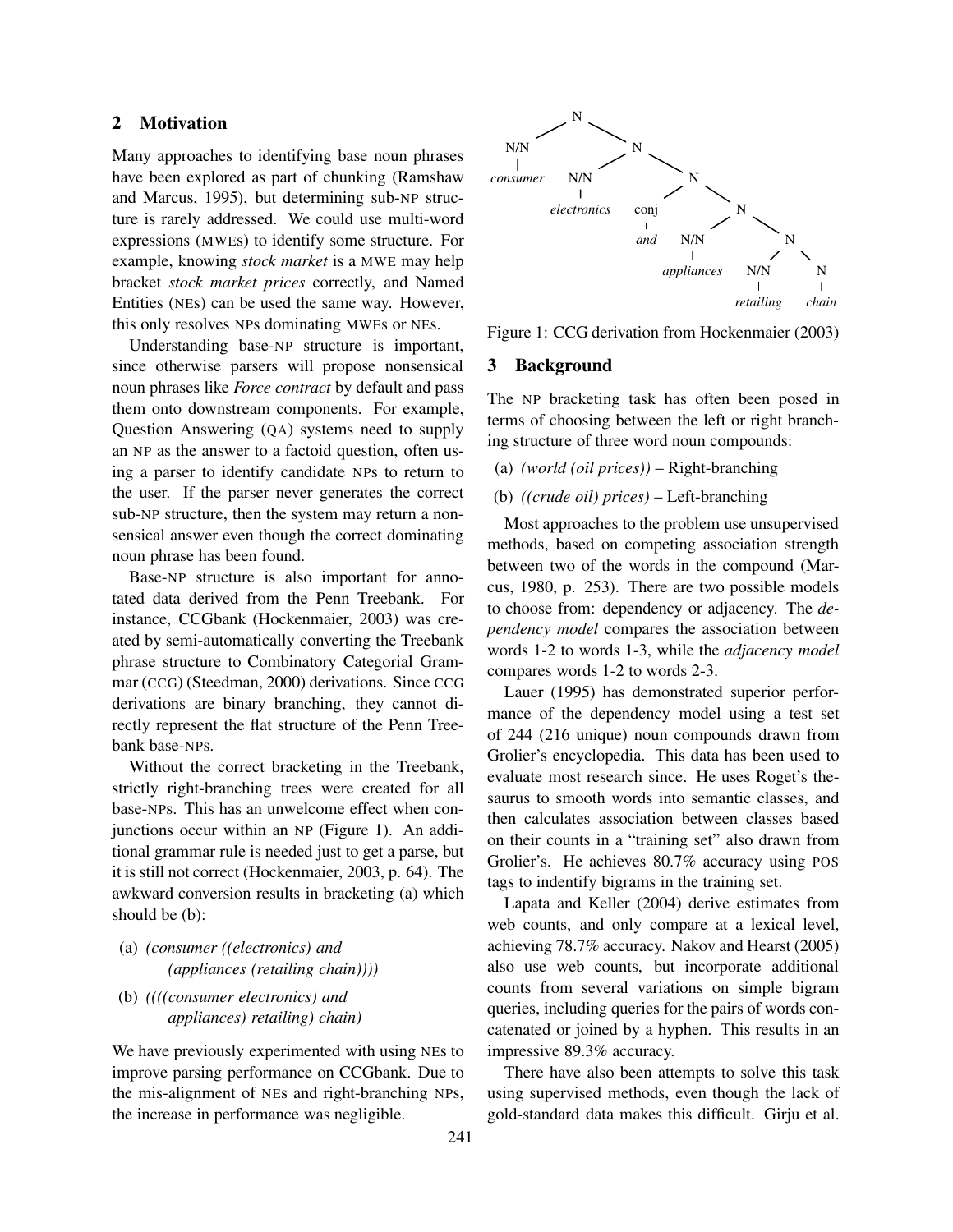(2005) draw a training set from raw WSJ text and use it to train a decision tree classifier achieving 73.1% accuracy. When they shuffled their data with Lauer's to create a new test and training split, their accuracy increased to 83.1% which may be a result of the  $\sim$ 10% duplication in Lauer's test set.

We have created a new NP bracketing data set from our extended Treebank by extracting all rightmost three noun sequences from base-NPs. Our initial experiments are presented in Section 6.1.

# **4 Corpus Creation**

According to Marcus et al. (1993), asking annotators to markup base-NP structure significantly reduced annotation speed, and for this reason base-NPs were left flat. The bracketing guidelines (Bies et al., 1995) also mention the considerable difficulty of identifying the correct scope for nominal modifiers. We found however, that while there are certainly difficult cases, the vast majority are quite simple and can be annotated reliably. Our annotation philosophy can be summarised as:

- 1. most cases are easy and fit a common pattern;
- 2. prefer the implicit right-branching structure for difficult decisions. Finance jargon was a common source of these;
- 3. mark very difficult to bracket NPs and discuss with other annotators later;

During this process we identified numerous cases that require a more sophisticated annotation scheme. There are genuine flat cases, primarily names like *John A. Smith*, that we would like to distinguish from implicitly right-branching NPs in the next version of the corpus. Although our scheme is still developing, we believe that the current annotation is already useful for statistical modelling, and we demonstrate this empirically in Section 6.

## **4.1 Annotation Process**

Our annotation guidelines<sup>1</sup> are based on those developed for annotating full sub-NP structure in the biomedical domain (Kulick et al., 2004). The annotation guidelines for this biomedical corpus (an addendum to the Penn Treebank guidelines) introduce the use of NML nodes to mark internal NP structure.

In summary, our guidelines leave right-branching structures untouched, and insert labelled brackets around left-branching structures. The label of the newly created constituent is NML or JJP, depending on whether its head is a noun or an adjective. We also chose not to alter the existing Penn Treebank annotation, even though the annotators found many errors during the annotation process. We wanted to keep our extended Treebank as similar to the original as possible, so that they remain comparable.

We developed a bracketing tool, which identifies ambiguous NPs and presents them to the user for disambiguation. An ambiguous NP is any (possibly non-base) NP with three or more contiguous children that are either single words or another NP. Certain common patterns, such as three words beginning with a determiner, are unambiguous, and were filtered out. The annotator is also shown the entire sentence surrounding the ambiguous NP.

The bracketing tool often suggests a bracketing using rules based mostly on named entity tags, which are drawn from the BBN corpus (Weischedel and Brunstein, 2005). For example, since *Air Force* is given ORG tags, the tool suggests that they be bracketed together first. Other suggestions come from previous bracketings of the same words, which helps to keep the annotator consistent.

Two post processes were carried out to increase annotation consistency and correctness. 915 difficult NPs were marked by the annotator and were then discussed with two other experts. Secondly, certain phrases that occurred numerous times and were non-trivial to bracket, e.g. *London Interbank Offered Rate*, were identified. An extra pass was made through the corpus, ensuring that every instance of these phrases was bracketed consistently.

### **4.2 Annotation Time**

Annotation initially took over 9 hours per section of the Treebank. However, with practice this was reduced to about 3 hours per section. Each section contains around 2500 ambiguous NPs, i.e. annotating took approximately 5 seconds per NP. Most NPs require no bracketing, or fit into a standard pattern which the annotator soon becomes accustomed to, hence the task can be performed quite quickly.

For the original bracketing of the Treebank, annotators performed at 375–475 words per hour after a

<sup>&</sup>lt;sup>1</sup>The guidelines and corpus are available on our webpages.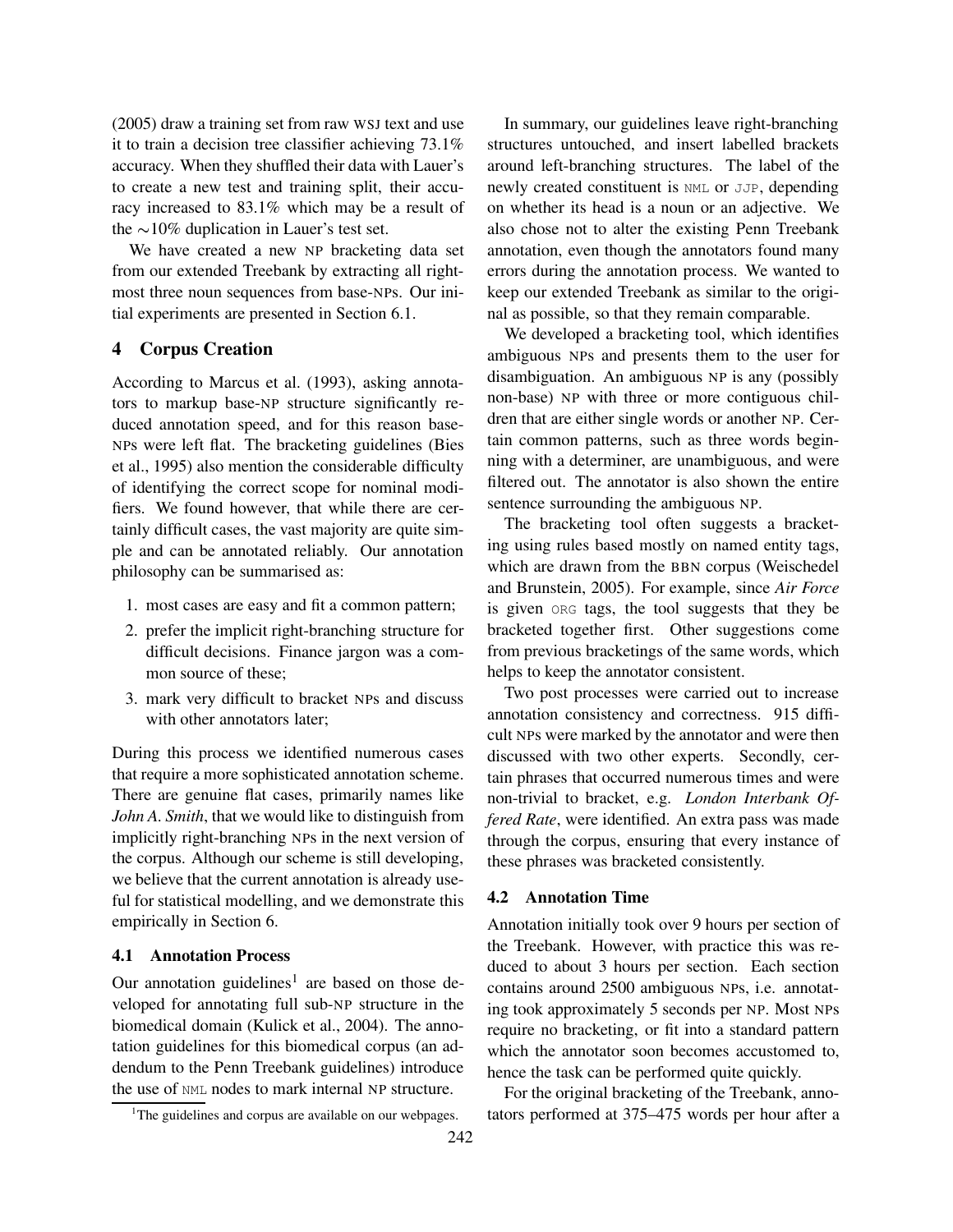|                       | PREC. | <b>RECALL</b> | <b>F-SCORE</b> |
|-----------------------|-------|---------------|----------------|
| <b>Brackets</b>       | 89.17 | 87.50         | 88.33          |
| Dependencies          | 96.40 | 96.40         | 96.40          |
| Brackets, revised     | 97.56 | 98.03         | 97.79          |
| Dependencies, revised | 99.27 | 99.27         | 99.27          |

Table 1: Agreement between annotators

few weeks, and increased to about 1000 words per hour after gaining more experience (Marcus et al., 1993). For our annotation process, counting each word in every NP shown, our speed was around 800 words per hour. This figure is not unexpected, as the task was not large enough to get more than a month's experience, and there is less structure to annotate.

### **5 Corpus Analysis**

#### **5.1 Inter-annotator Agreement**

The annotation was performed by the first author. A second Computational Linguistics PhD student also annotated Section 23, allowing inter-annotator agreement, and the reliability of the annotations, to be measured. This also maximised the quality of the section used for parser testing.

We measured the proportion of matching brackets and dependencies between annotators, shown in Table 1, both before and after they discussed cases of disagreement and revised their annotations. The number of dependencies is fixed by the length of the NP, so the dependency precision and recall are the same. Counting matched brackets is a harsher evaluation, as there are many NPs that both annotators agree should have no additional bracketing, which are not taken into account by the metric.

The disagreements occurred for a small number of repeated instances, such as this case:

| (NP                  | (NP (NNP Goldman)      |  |  |  |  |  |
|----------------------|------------------------|--|--|--|--|--|
| (NML (NNP Goldman)   | (1, 1)                 |  |  |  |  |  |
| (1, 1)               | (NNP Sachs)            |  |  |  |  |  |
| (NNP Sachs))         | $(CC \&) (NNP \ Co) )$ |  |  |  |  |  |
| $(CC \&) (NNP \&) )$ |                        |  |  |  |  |  |

The first annotator felt that Goldman , Sachs should form their own NML constituent, while the second annotator did not.

We can also look at exact matching on NPs, where the annotators originally agreed in 2667 of 2908 cases (91.71%), and after revision, in 2864 of 2907 cases (98.52%). These results demonstrate that high agreement rates are achievable for these annotations.

|                                       | <b>MATCHED</b> | <b>TOTAL</b> | %             |
|---------------------------------------|----------------|--------------|---------------|
| By dependency                         | 1409 (1315)    | 1479         | 95.27 (88.91) |
| By noun phrase                        | 562 (489)      | 626          | 89.78 (78.12) |
| By dependency,<br>only annotated NPs  | 578 (543)      | 627          | 92.19 (86.60) |
| By noun phrase,<br>only annotated NPs | 186 (162)      | 229          | 81.22 (70.74) |

Table 2: Agreement with DepBank

### **5.2 DepBank Agreement**

Another approach to measuring annotator reliability is to compare with an independently annotated corpus on the same text. We used the PARC700 Dependency Bank (King et al., 2003) which consists of 700 Section 23 sentences annotated with labelled dependencies. We use the Briscoe and Carroll (2006) version of DepBank, a 560 sentence subset used to evaluate the RASP parser.

Some translation is required to compare our brackets to DepBank dependencies. We map the brackets to dependencies by finding the head of the NP, using the Collins (1999) head finding rules, and then creating a dependency between each other child's head and this head. This does not work perfectly, and mismatches occur because of which dependencies DepBank marks explicitly, and how it chooses heads. The errors are investigated manually to determine their cause.

The results are shown in Table 2, with the number of agreements before manual checking shown in parentheses. Once again the dependency numbers are higher than those at the NP level. Similarly, when we only look at cases where we have inserted some annotations, we are looking at more difficult cases and the score is not as high.

The results of this analysis are quite positive. Over half of the disagreements that occur (in either measure) are caused by how company names are bracketed. While we have always separated the company name from post-modifiers such as *Corp* and *Inc*, DepBank does not in most cases. These results show that consistently and correctly bracketing noun phrase structure is possible, and that interannotator agreement is at an acceptable level.

## **5.3 Corpus Composition and Consistency**

Looking at the entire Penn Treebank corpus, the annotation tool finds 60959 ambiguous NPs out of the 432639 NPs in the corpus (14.09%). 22851 of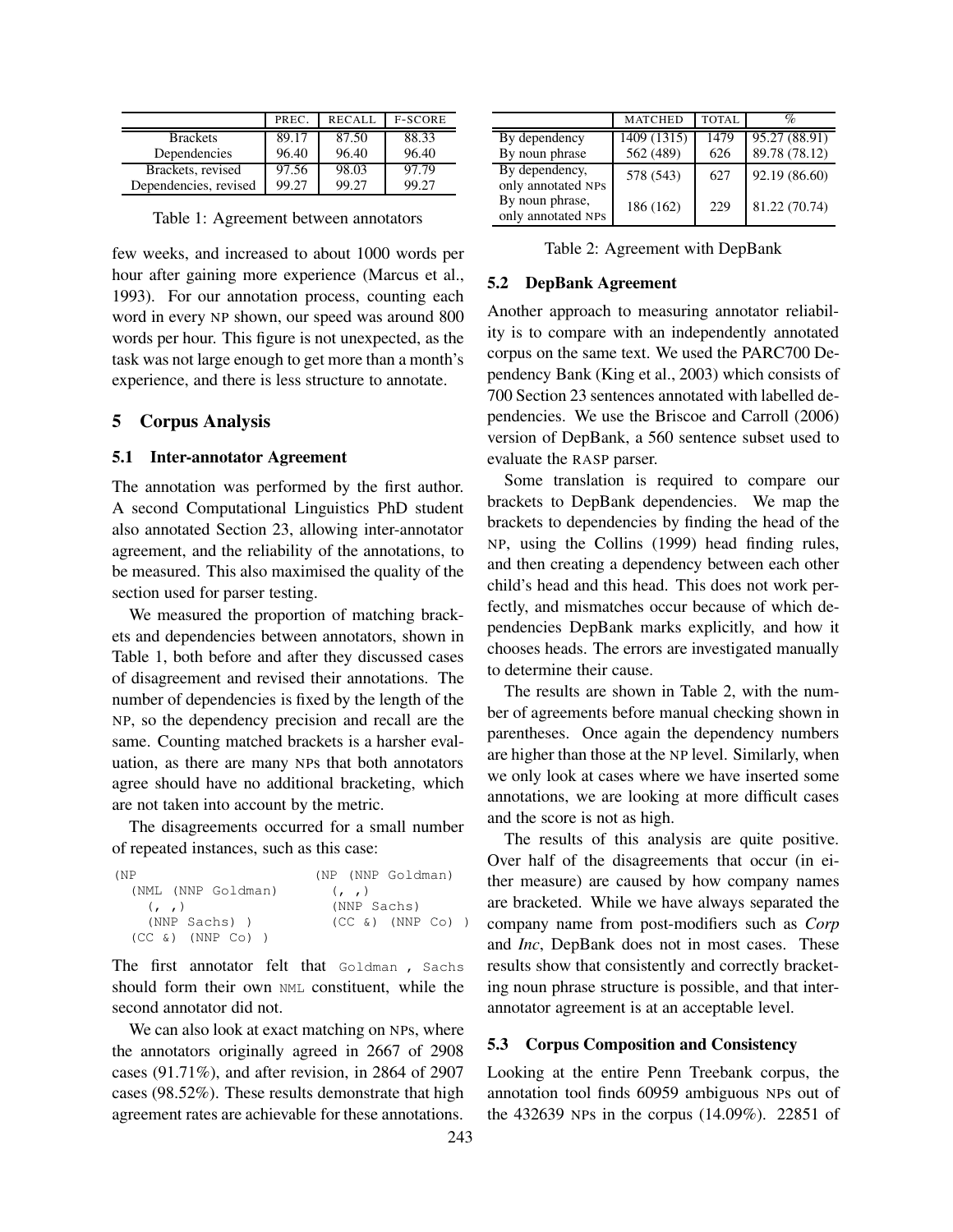| LEVEL      | COUNT | POS TAGS         | <b>EXAMPLE</b>         |  |  |
|------------|-------|------------------|------------------------|--|--|
| 1073       |       | <b>JJ JJ NNS</b> | big red cars           |  |  |
| <b>NP</b>  | 1581  | DT JJ NN NN      | a high interest rate   |  |  |
|            | 1693  | <b>JJ NN NNS</b> | high interest rates    |  |  |
|            | 3557  | NNP NNP NNP      | John A. Smith          |  |  |
|            | 1468  | NN NN            | (interest rate) rises  |  |  |
| NMT.       | 1538  | <b>JJ NN</b>     | (heavy truck) rentals  |  |  |
|            | 1650  | NNP NNP NNP      | $(A, B, C.)$ Corp      |  |  |
|            | 8524  | <b>NNP NNP</b>   | (John Smith) Jr.       |  |  |
|            | 82    | JJ JJ            | (dark red) car         |  |  |
| <b>JJP</b> | 114   | RB JJ            | (very high) rates      |  |  |
|            | 122   | JJ CC JJ         | (big and red) apples   |  |  |
|            | 160   | " II "           | $"$ smart " $'$ ) cars |  |  |

Table 3: Common POS tag sequences

these (37.49%) had brackets inserted by the annotator. This is as we expect, as the majority of NPs are right-branching. Of the brackets added, 22368 were NML nodes, while 863 were JJP.

To compare, we can count the number of existing NP and ADJP nodes found in the NPs that the bracketing tool presents. We find there are 32772 NP children, and 579 ADJP, which are quite similar numbers to the amount of nodes we have added. From this, we can say that our annotation process has introduced almost as much structural information into NPs as there was in the original Penn Treebank.

Table 3 shows the most common POS tag sequences for NP, NML and JJP nodes. An example is given showing typical words that match the POS tags. For NML and JJP, we also show the words bracketed, as they would appear under an NP node.

We checked the consistency of the annotations by identifying NPs with the same word sequence and checking whether they were always bracketed identically. After the first pass through, there were 360 word sequences with multiple bracketings, which occurred in 1923 NP instances. 489 of these instances differed from the majority case for that sequence, and were probably errors.

The annotator had marked certain difficult and commonly repeating NPs. From this we generated a list of phrases, and then made another pass through the corpus, synchronising all instances that contained one of these phrases. After this, only 150 instances differed from the majority case. Inspecting these remaining inconsistencies showed cases like:

```
(NP-TMP (NML (NNP Nov.) (CD 15))
(, )(CD 1999))
```
where we were inconsistent in inserting the NML node

because the Penn Treebank sometimes already has the structure annotated under an NP node. Since we do not make changes to existing brackets, we cannot fix these cases. Other inconsistencies are rare, but will be examined and corrected in a future release.

The annotator made a second pass over Section 00 to correct changes made after the beginning of the annotation process. Comparing the two passes can give us some idea of how the annotator changed as he grew more practiced at the task.

We find that the old and new versions are identical in 88.65% of NPs, with labelled precision, recall and F-score being 97.17%, 76.69% and 85.72% respectively. This tells us that there were many brackets originally missed that were added in the second pass. This is not surprising since the main problem with how Section 00 was annotated originally was that company names were not separated from their post-modifier (such as *Corp*). Besides this, it suggests that there is not a great deal of difference between an annotator just learning the task, and one who has had a great deal of experience with it.

#### **5.4 Named Entity Suggestions**

We have also evaluated how well the suggestion feature of the annotation tool performs. In particular, we want to determine how useful named entities are in determining the correct bracketing.

We ran the tool over the original corpus, following NE-based suggestions where possible. We find that when evaluated against our annotations, the Fscore is 50.71%. We need to look closer at the precision and recall though, as they are quite different. The precision of 93.84% is quite high. However, there are many brackets where the entities do not help at all, and so the recall of this method was only 34.74%. This suggests that a NE feature may help to identify the correct bracketing in one third of cases.

### **6 Experiments**

Having bracketed NPs in the Penn Treebank, we now describe our initial experiments on how this additional level of annotation can be exploited.

### **6.1 NP Bracketing Data**

The obvious first task to consider is noun phrase bracketing itself. We implement a similar system to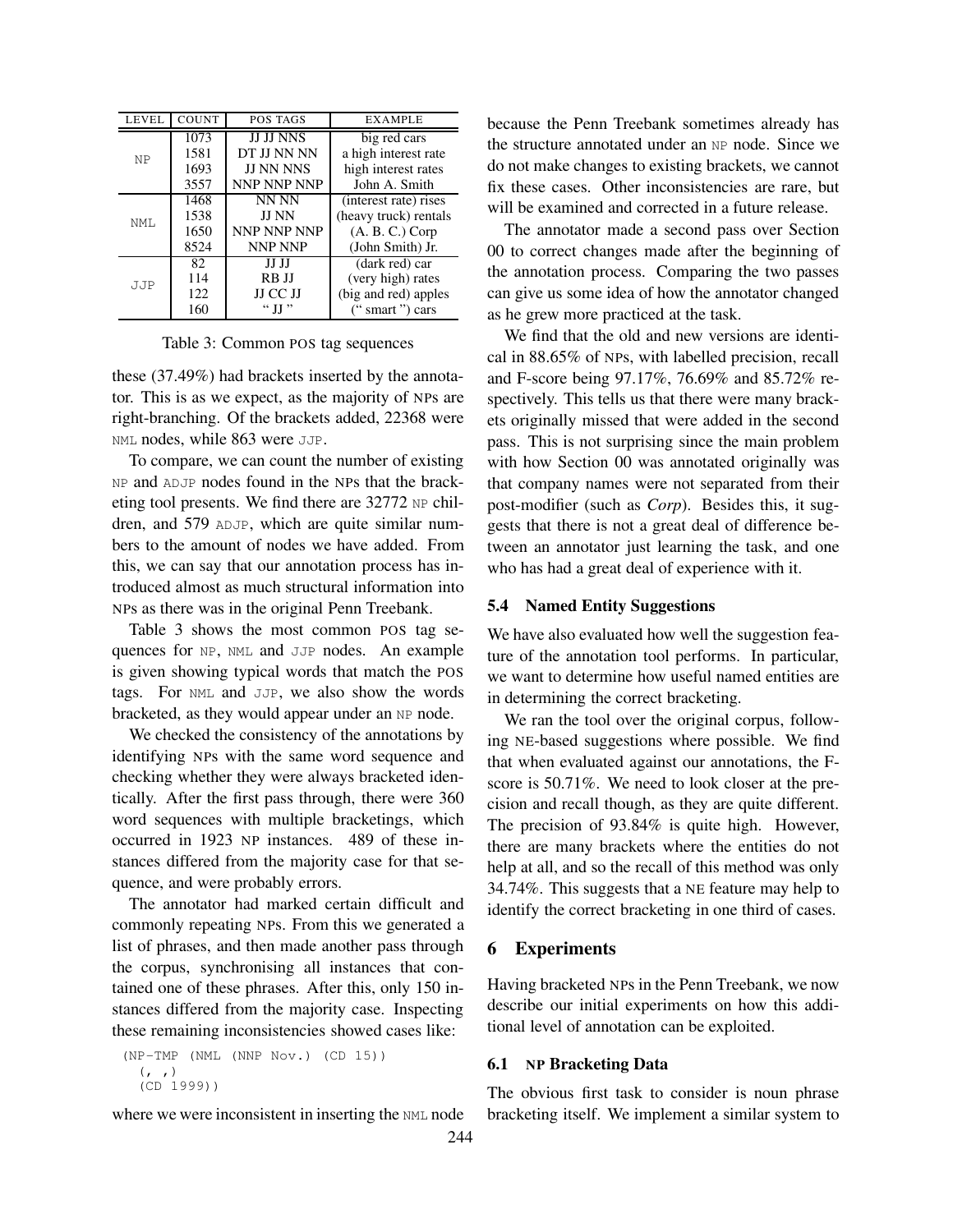| <b>CORPUS</b> | # ITEMS | LEFT   | <b>RIGHT</b> |  |
|---------------|---------|--------|--------------|--|
| Penn Treebank | 5582    | 58.99% | 41.01\%      |  |
| Lauer's       | 244     | 66.80% | 33.20\%      |  |

Table 4: Comparison of NP bracketing corpora

| $N - GRAM$         | <b>MATCH</b> |
|--------------------|--------------|
| Unigrams           | 51.20%       |
| Adjacency bigrams  | 6.35%        |
| Dependency bigrams | 3.85%        |
| All bigrams        | 5.83%        |
| Trigrams           | 1.40%        |

Table 5: Lexical overlap

Lauer (1995), described in Section 3, and report on results from our own data and Lauer's original set.

First, we extracted three word noun sequences from all the ambiguous NPs. If the last three children are nouns, then they became an example in our data set. If there is a NML node containing the first two nouns then it is left-branching, otherwise it is right-branching. Because we are only looking at the right-most part of the NP, we know that we are not extracting any nonsensical items. We also remove all items where the nouns are all part of a named entity to eliminate flat structure cases.

Statistics about the new data set and Lauer's data set are given in Table 4. As can be seen, the Penn Treebank based corpus is significantly larger, and has a more even mix of left and right-branching noun phrases. We also measured the amount of lexical overlap between the two corpora, shown in Table 5. This displays the percentage of n-grams in Lauer's corpus that are also in our corpus. We can clearly see that the two corpora are quite dissimilar, as even on unigrams barely half are shared.

#### **6.2 NP Bracketing Results**

With our new data set, we began running experiments similar to those carried out in the literature (Nakov and Hearst, 2005). We implemented both an adjacency and dependency model, and three different association measures: raw counts, bigram probability, and  $\chi^2$ . We draw our counts from a corpus of n-gram counts calculated over 1 trillion words from the web (Brants and Franz, 2006).

The results from the experiments, on both our and Lauer's data set, are shown in Table 6. Our results

| <b>ASSOC. MEASURE</b>      | <b>LAUER</b> | <b>PTB</b> |
|----------------------------|--------------|------------|
| Raw counts, adj.           | 75.41%       | 77.46%     |
| Raw counts, dep.           | 77.05%       | 68.85%     |
| Probability, adj.          | 71.31%       | 76.42%     |
| Probability, dep.          | 80.33%       | 69.56%     |
| $\overline{\chi}^2$ , adj. | 71.31%       | 77.93%     |
| $\chi^2$ , dep.            | 74.59%       | 68.92%     |

Table 6: Bracketing task, unsupervised results

| <b>FEATURES</b>   | <b>LAUER</b> | 10-FOLD CROSS     |
|-------------------|--------------|-------------------|
| All features      | 80.74%       | 89.91% $(1.04\%)$ |
| Lexical           | 71.31%       | $84.52\%$ (1.77%) |
| n-gram counts     | 75.41%       | 82.50% (1.49%)    |
| Probability       | 72.54%       | 78.34% (2.11%)    |
| $\chi^2$          | 75.41%       | 80.10% (1.71%)    |
| Adjacency model   | 72.95%       | 79.52% (1.32%)    |
| Dependency model  | 78.69%       | 72.86% (1.48%)    |
| Both models       | 76.23%       | 79.67% (1.42%)    |
| -Lexical          | 79.92%       | 85.72% (0.77%)    |
| -n-gram counts    | 80.74%       | 89.11% (1.39%)    |
| -Probability      | 79.10%       | 89.79% (1.22%)    |
| $-\chi^2$         | 80.74%       | 89.79% $(0.98\%)$ |
| -Adjacency model  | 81.56%       | 89.63% (0.96%)    |
| -Dependency model | 81.15%       | 89.72% (0.86%)    |
| -Both models      | 81.97%       | 89.63% (0.95%)    |

Table 7: Bracketing task, supervised results

on Lauer's corpus are similar to those reported previously, with the dependency model outperforming the adjacency model on all measures. The bigram probability scores highest out of all the measures, while the  $\chi^2$  score performed the worst.

The results on the new corpus are even more surprising, with the adjacency model outperforming the dependency model by a wide margin. The  $\chi^2$  measure gives the highest accuracy, but still only just outperforms the raw counts. Our analysis shows that the good performance of the adjacency model comes from the large number of named entities in the corpus. When we remove all items that have any word as an entity, the results change, and the dependency model is superior. We also suspect that another cause of the unusual results is the different proportions of left and right-branching NPs.

With a large annotated corpus, we can now run supervised NP bracketing experiments. We present two configurations in Table 7: training on our corpus and testing on Lauer's set; and performing 10-fold cross validation using our corpus alone.

The feature set we explore encodes the information we used in the unsupervised experiments. Ta-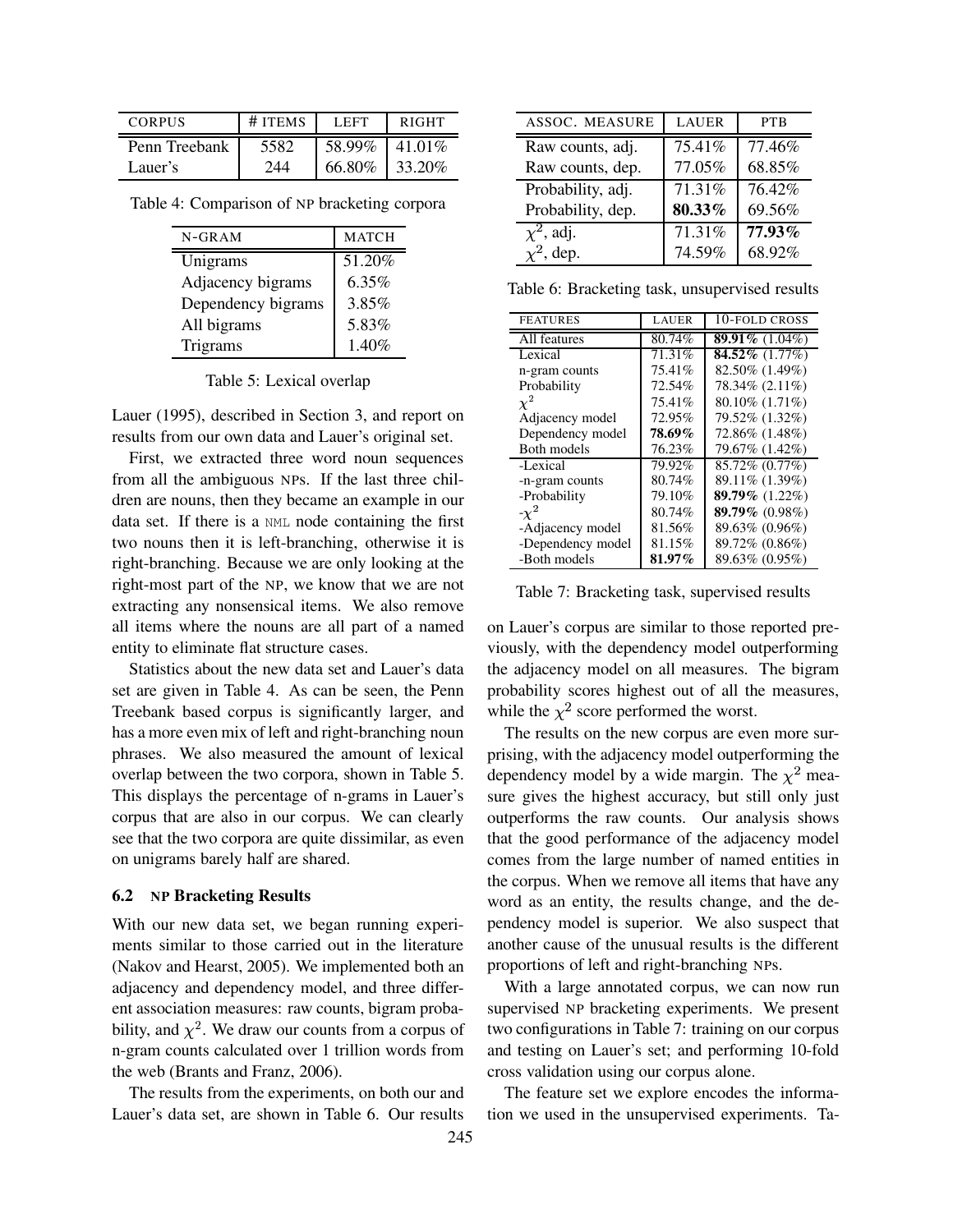|                       | <b>OVERALL</b> |               | ONLY NML JJP   |          |        | NOT NML JJP       |       |               |                |
|-----------------------|----------------|---------------|----------------|----------|--------|-------------------|-------|---------------|----------------|
|                       | PREC           | <b>RECALL</b> | <b>F-SCORE</b> | PREC.    | RECALL | <b>F-SCORE</b>    | PREC. | <b>RECALL</b> | <b>F-SCORE</b> |
| Original              | 88.93          | 88.90         | 88.92          | $\equiv$ | —      | $\qquad \qquad =$ | 88.93 | 88.90         | 88.92          |
| NML and JJP bracketed | 88.63          | 88.29         | 88.46          | 77.93    | 62.93  | 69.63             | 88.85 | 88.93         | 88.89          |
| Relabelled brackets   | 88.17          | 87.88         | 88.02          | 91.93    | 51.38  | 65.91             | 87.86 | 88.65         | 88.25          |

Table 8: Parsing performance

ble 7 shows the performance with: all features, followed by the individual features, and finally, after removing individual features.

The feature set includes: lexical features for each n-gram in the noun compound; n-gram counts for unigrams, bigrams and trigrams; raw probability and  $\chi^2$  association scores for all three bigrams in the compound; and the adjacency and dependency results for all three association measures. We discretised the non-binary features using an implementation of Fayyad and Irani's (1993) algorithm, and classify using Mega $M^2$ .

The results on Lauer's set demonstrate that the dependency model performs well by itself but not with the other features. In fact, a better result comes from using every feature *except* those from the dependency and adjacency models. It is also impressive how good the performance is, considering the large differences between our data set and Lauer's.

These differences also account for the disparate cross-validation figures. On this data, the lexical features perform the best, which is to be expected given the nature of the corpus. The best model in this case comes from using all the features.

# **6.3 Collins Parsing**

We can also look at the impact of our new annotations upon full statistical parsing. We use Bikel's implementation (Bikel, 2004) of Collins' parser (Collins, 1999) in order to carry out these experiments, using the non-deficient Collins settings. The numbers we give are labelled bracket precision, recall and F-scores for all sentences. Bikel mentions that base-NPs are treated very differently in Collins' parser, and so it will be interesting to observe the results using our new annotations.

Firstly, we compare the parser's performance on the original Penn Treebank and the new NML and JJP bracketed version. Table 8 shows that the new brackets make parsing marginally more difficult overall (by about 0.5% in F-score).

The performance on only the new NML and JJP brackets is not very high. This shows the difficulty of correctly bracketing NPs. Conversely, the figures for all brackets except NML and JJP are only a tiny amount less in our extended corpus. This means that performance for other phrases is hardly changed by the new NP brackets.

We also ran an experiment where the new NML and JJP labels were relabelled as NP and ADJP. These are the labels that would be given if NPs were originally bracketed with the rest of the Penn Treebank. This meant the model would not have to discriminate between two different types of noun and adjective structure. The performance, as shown in Table 8, was even lower with this approach, suggesting that the distinction is larger than we anticipated. On the other hand, the precision on NML and JJP constituents was quite high, so the parser is able to identify at least some of the structure very well.

# **7 Conclusion**

The work presented in this paper is a first step towards accurate representation of noun phrase structure in NLP corpora. There are several distinctions that our annotation currently ignores that we would like to identify correctly in the future. Firstly, NPs with genuine flat structure are currently treated as implicitly right branching. Secondly, there is still ambiguity in determining the head of a noun phrase. Although Collins' head finding rules work in most NPs, there are cases such as *IBM Australia* where the head is not the right-most noun. Similarly, apposition is very common in the Penn Treebank, in NPs such as *John Smith , IBM president*. We would like to be able to identify these multi-head constructs properly, rather than simply treating them as a single entity (or even worse, as two different entities).

Having the correct NP structure also means that we can now represent the true structure in CCGbank, one of the problems we described earlier. Transfer-

<sup>2</sup>Available at http://www.cs.utah.edu/ hal/megam/